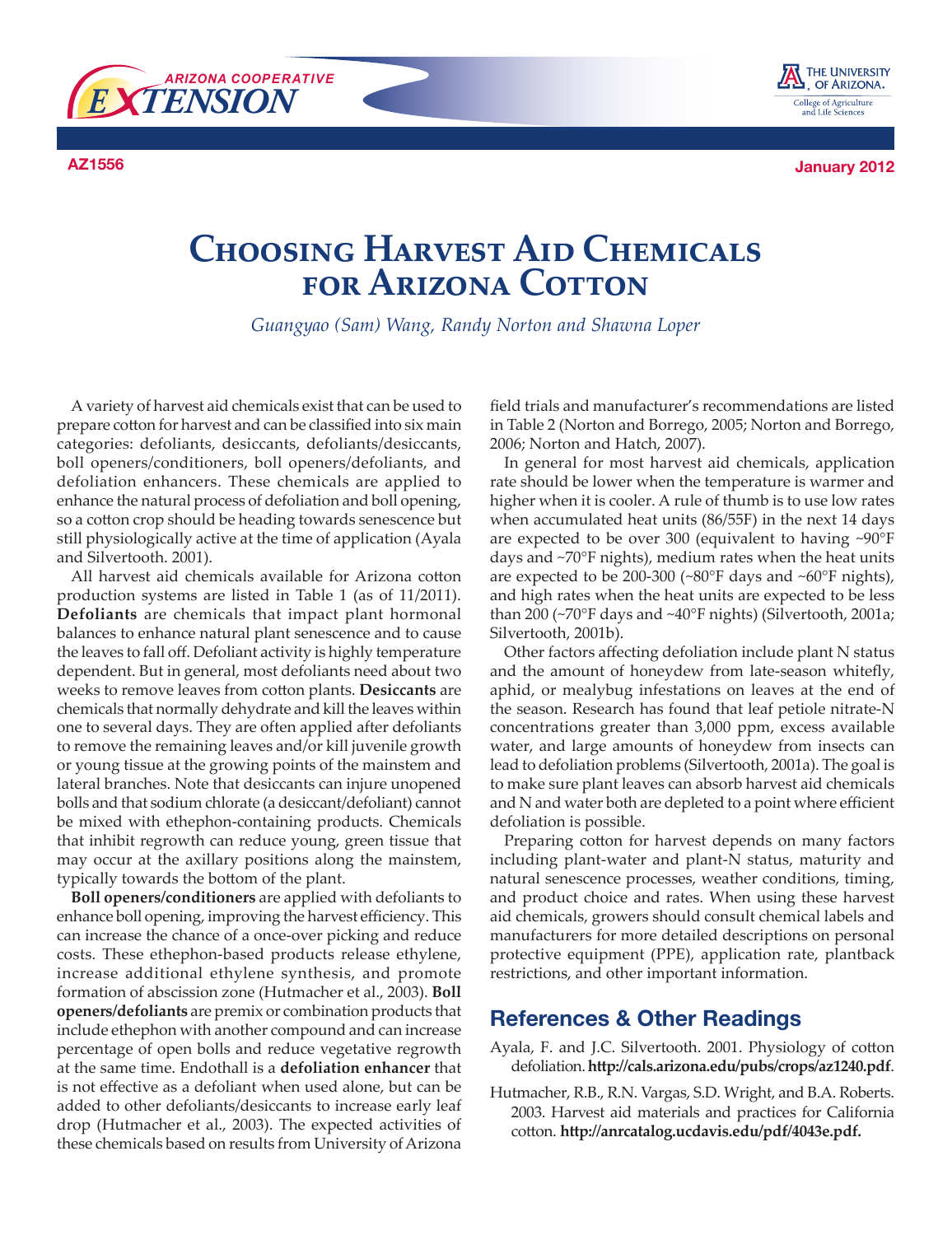Table 1. Harvest aid chemicals available to Arizona cotton production systems.

| Product                                                                                                                                                                                                                                                                          | AI                       | AI<br>(lb/gallon)                                                                                                                                                                                                                                            | Rate<br>(oz/acre) | Season limit<br>(oz/acre) |
|----------------------------------------------------------------------------------------------------------------------------------------------------------------------------------------------------------------------------------------------------------------------------------|--------------------------|--------------------------------------------------------------------------------------------------------------------------------------------------------------------------------------------------------------------------------------------------------------|-------------------|---------------------------|
| <b>Defoliants</b>                                                                                                                                                                                                                                                                |                          |                                                                                                                                                                                                                                                              |                   |                           |
| Aim EC <sup>8</sup>                                                                                                                                                                                                                                                              | carfentrazone-ethyl      | $\overline{2}$                                                                                                                                                                                                                                               | up to 1.6         | 3.2                       |
| Aim EW <sup>8</sup>                                                                                                                                                                                                                                                              | carfentrazone-ethyl      | 1.9                                                                                                                                                                                                                                                          | up to 1.6         | 3.2                       |
| Resource <sup>20</sup>                                                                                                                                                                                                                                                           | flumiclorac pentyl ester | 0.86                                                                                                                                                                                                                                                         | $6 - 8$           | 14                        |
| Blizzard <sup>5</sup>                                                                                                                                                                                                                                                            | fluthiacet-methyl        | 0.91                                                                                                                                                                                                                                                         | $0.5 - 0.6$       | 1.25                      |
| ET <sup>15</sup>                                                                                                                                                                                                                                                                 | pyraflufen ethyl         | 0.21                                                                                                                                                                                                                                                         | $1.5 - 2.75$      | 5.5                       |
| Daze 4SC <sup>1</sup> , Freefall SC <sup>16</sup> , Klean-Pik 500SC <sup>12</sup><br>Thidiazuron 4 SC <sup>2, 13</sup>                                                                                                                                                           | thidiazuron              | 4                                                                                                                                                                                                                                                            | $3.2 - 6.4$       | 9.6                       |
| Dropp SC <sup>3</sup> , Takedown SC <sup>11</sup>                                                                                                                                                                                                                                | thidiazuron              | 4                                                                                                                                                                                                                                                            | $1.6 - 6.4$       | 9.6                       |
| Daze 50WP <sup>1</sup> , Dropp 50WP <sup>3</sup><br>Thidiazuron 50 WSB <sup>13</sup>                                                                                                                                                                                             | thidiazuron              | $0.5 \ddagger \ddagger$                                                                                                                                                                                                                                      | $0.2 - 0.41$      | 0.6 <sup>‡</sup>          |
| Dropp Ultra <sup>3</sup> , Ginstar EC <sup>3</sup> , Ginmaster <sup>11</sup><br>Redi Pik 1.5EC <sup>12</sup> , Thidiazuron-Diuron EC <sup>13</sup><br>Thidiazuron-Diuron SC <sup>2</sup>                                                                                         | thidiazuron + diuron     | $1^*$                                                                                                                                                                                                                                                        | $6.4 - 16$        | 16                        |
| Def 63                                                                                                                                                                                                                                                                           | tribufos                 | 6                                                                                                                                                                                                                                                            | 21-32             | 40                        |
| <b>Desiccants / Defoliants</b>                                                                                                                                                                                                                                                   |                          |                                                                                                                                                                                                                                                              |                   |                           |
| 2lb Sodium Chlorate <sup>7</sup> , First Choice <sup>11</sup>                                                                                                                                                                                                                    | sodium chlorate          | 1.84                                                                                                                                                                                                                                                         | 192-384           | ↨                         |
| Defol 5 <sup>6</sup>                                                                                                                                                                                                                                                             | sodium chlorate          | 5                                                                                                                                                                                                                                                            | 77-154            | 154                       |
| Defol 6W <sup>6</sup>                                                                                                                                                                                                                                                            | sodium chlorate          | 6                                                                                                                                                                                                                                                            | 64-96             | $\updownarrow$            |
| Defol 750 <sup>6</sup>                                                                                                                                                                                                                                                           | sodium chlorate          | 7.5                                                                                                                                                                                                                                                          | 51-102            | 154                       |
| Poly-Foliant 5 <sup>14</sup>                                                                                                                                                                                                                                                     | sodium chlorate          | 5.4                                                                                                                                                                                                                                                          | 128-192           | ↨                         |
| <b>Desiccants</b>                                                                                                                                                                                                                                                                |                          |                                                                                                                                                                                                                                                              |                   |                           |
| Bonfire <sup>19</sup> , Firestorm <sup>5</sup> , Gramoxone Max <sup>18</sup><br>Paraquat Concentrate <sup>17</sup> , Parazone 3SL <sup>12</sup> , Quik-Quat <sup>6</sup>                                                                                                         | paraquat dichloride      | 3                                                                                                                                                                                                                                                            | $3.7 - 10.7$      | 21                        |
| Gramoxone Inteon <sup>18</sup>                                                                                                                                                                                                                                                   | paraquat dichloride      | $\overline{2}$                                                                                                                                                                                                                                               | $8 - 16$          | 32                        |
| <b>Boll Openers / Conditioners</b>                                                                                                                                                                                                                                               |                          |                                                                                                                                                                                                                                                              |                   |                           |
| Boll Buster <sup>11</sup> , Boll'd <sup>1</sup> , Ethephon 6 <sup>2</sup> , HarvestPro <sup>10</sup> ,<br>Prep <sup>3</sup> , Setup 6SL <sup>12</sup> , Super Boll <sup>16</sup>                                                                                                 | ethephon                 | 6                                                                                                                                                                                                                                                            | $21 - 43$         | 43                        |
| Flash <sup>9</sup>                                                                                                                                                                                                                                                               | ethephon                 | 3                                                                                                                                                                                                                                                            | 32-86             | 86                        |
| <b>Boll Openers / Defoliants</b>                                                                                                                                                                                                                                                 |                          |                                                                                                                                                                                                                                                              |                   |                           |
| Finish $63$                                                                                                                                                                                                                                                                      | ethephon + cyclanilide   | 6†                                                                                                                                                                                                                                                           | 21-43             | 43                        |
| Finish 6 Pro <sup>3</sup>                                                                                                                                                                                                                                                        | ethephon + cyclanilide   | 6††                                                                                                                                                                                                                                                          | 21-43             | 43                        |
| Cotton Quik <sup>16</sup> , First Pick <sup>16</sup>                                                                                                                                                                                                                             | ethephon + urea sulfate  | $2.28**$                                                                                                                                                                                                                                                     | 96-112            | 112                       |
| <b>Defoliation enhancers</b>                                                                                                                                                                                                                                                     |                          |                                                                                                                                                                                                                                                              |                   |                           |
| Accelerate <sup>4</sup>                                                                                                                                                                                                                                                          | endothall                | 0.52                                                                                                                                                                                                                                                         | 16-24             | ↨                         |
| Al, active ingredient<br>Oz, ounces<br>*, 0.5 lb/gallon diuron<br>**, 2.28 lb/gallon urea sulfate<br>†, 0.75 lb/gallon cyclanilide                                                                                                                                               |                          | ††, 0.375 lb/gallon cyclanilide<br>‡, lb (dry formulation)<br>##, lb/lb (dry formulation)<br>↓, Not specified                                                                                                                                                |                   |                           |
| 1, AgriSolutions<br>2, Arysta LifeScience North America<br>3, Bayer CropScience<br>4, Cerexagri-Nisso<br>5, Chemtura Corporation<br>6, Drexel Chemical Company<br>7. Fertizona<br>8, FMC Corporation<br>9, Helena Chemical Company<br>10, Independent Agribusiness Professionals |                          | 11, Loveland Products<br>12, Makhteshim Agan of North America<br>13, Micro Flo Company<br>14, Moore Agricultural Products<br>15, Nichino America<br>16, Nufarm Americas<br>17, Solera Source Dynamics<br>18, Syngenta<br>19, United Phosphorus<br>20, Valent |                   |                           |